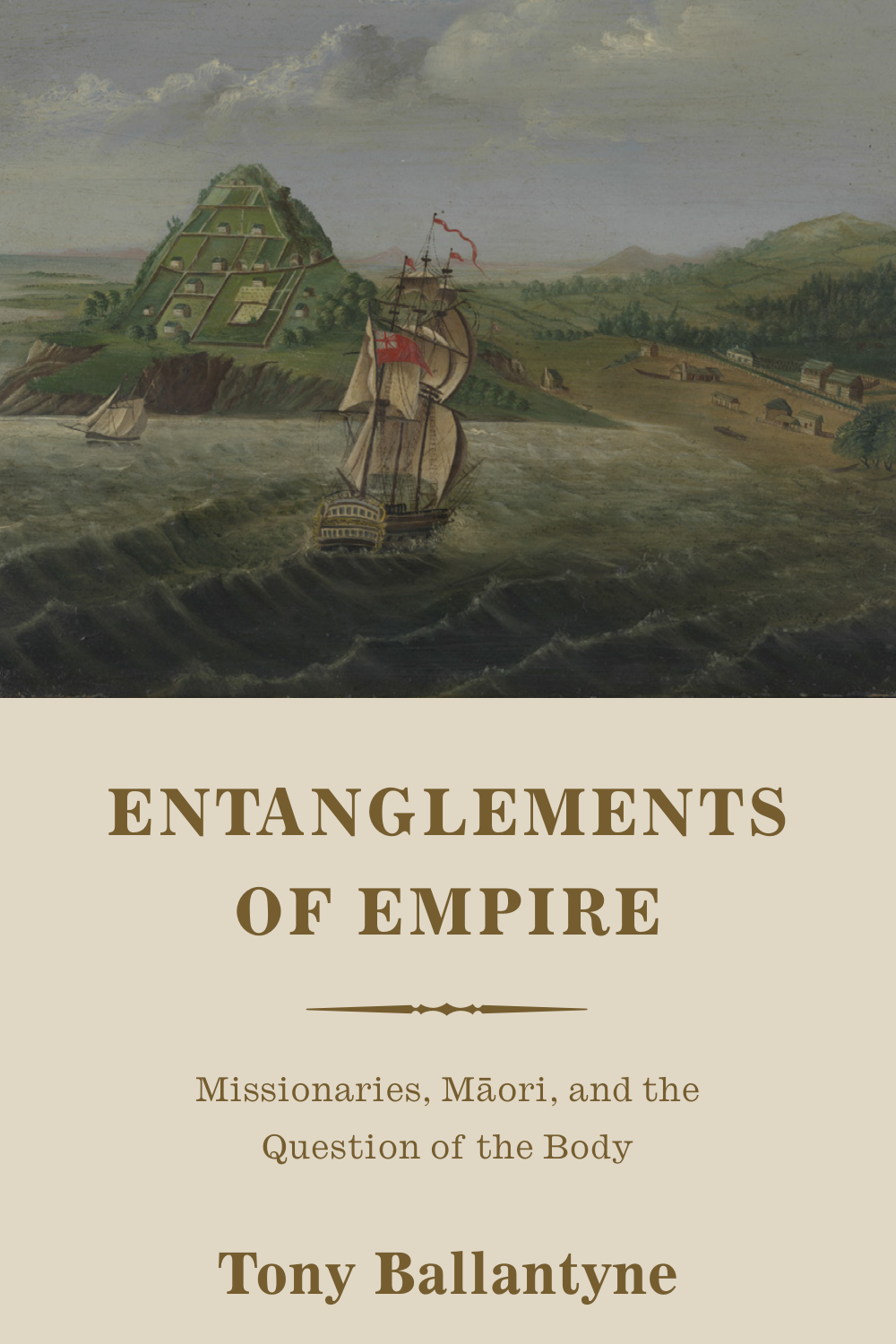*Entanglements of Empire* **explores the political, cultural and economic entanglements and irrevocable social transformations that resulted from Māori engagements with Protestant missionaries at the most distant edge of the British empire.**

The first Protestant mission to New Zealand, established in 1814, saw the beginning of complex political, cultural, and economic entanglements with Māori. *Entanglements of Empire* is a deft reconstruction of the cross-cultural translations of this early period. Misunderstanding was rife: the physical body itself became the most contentious site of cultural engagement, as Māori and missionaries struggled over issues of hygiene, tattooing, clothing, and sexual morality.

Historian Tony Ballantyne explores the varying understandings of such concepts as civilization, work, time and space, and gender – and the practical consequences of the struggles over these ideas. The encounters in the classroom, chapel, kitchen, and farmyard worked mutually to affect both the Māori and the English worldviews.

Ultimately, the interest in missionary Christianity among influential Māori chiefs had far-reaching consequences for both groups. Concluding in 1840 with the signing of the Treaty of Waitangi and the new age it ushered in, *Entanglements of Empire* offers important insights into this crucial period of New Zealand history.

Tony Ballantyne is currently chair of the History Department and director of the Centre for Research on Colonial Culture at the University of Otago. In 2012 he was elected a Fellow of the Royal Society of New Zealand. His books include *Between Colonialism and Diaspora: Sikh Cultural Formations in an Imperial World* (Duke University Press, 2006), and *Webs of Empire: Locating New Zealand's Colonial Past* (Bridget Williams Books, 2012).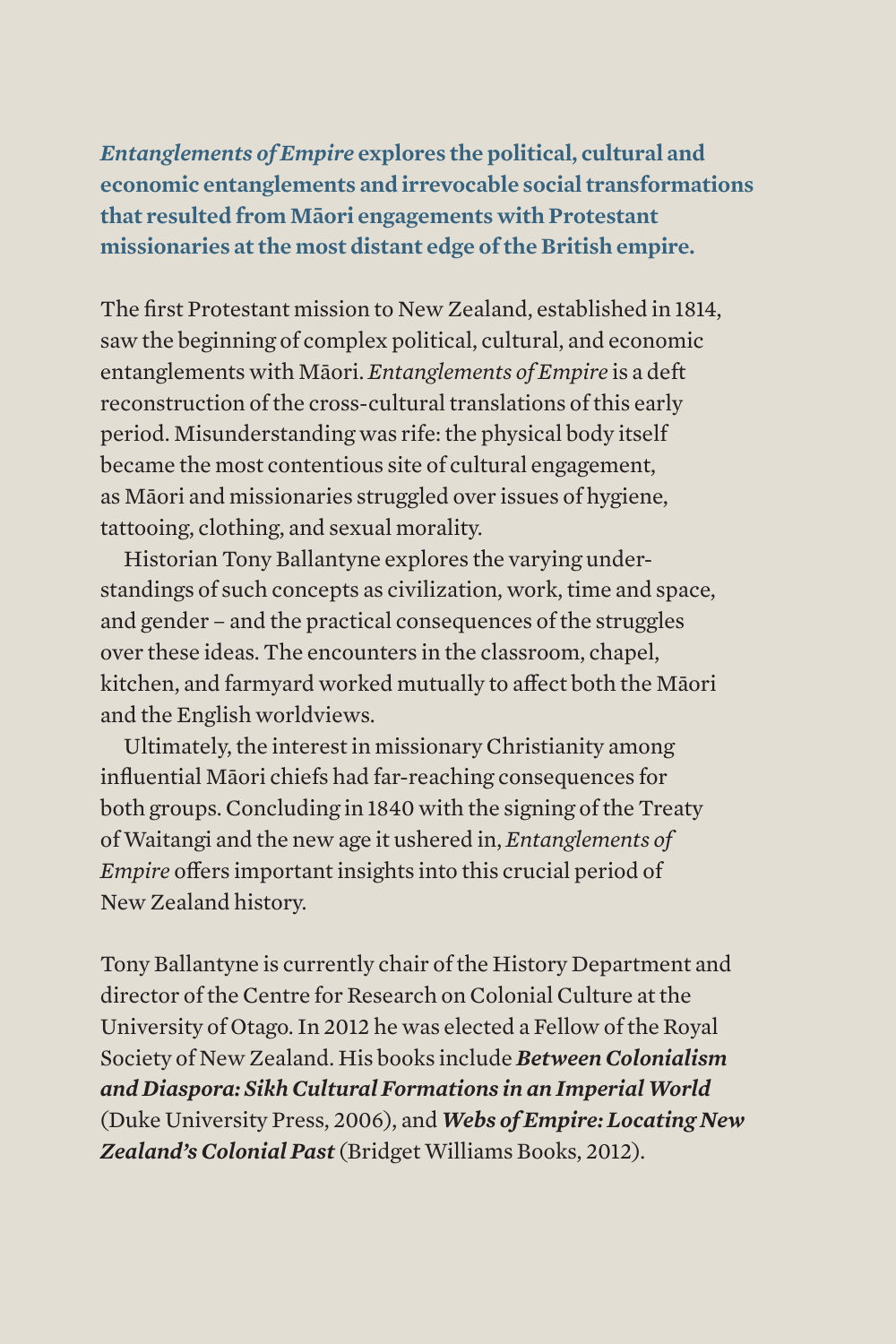'Tony Ballantyne is at the forefront of New Zealand history, one of the most important historians of the British empire, and a key figure in the study of global history. His *Entanglements of Empire* is an extremely exciting book. Written clearly and cogently argued, it will find interest among multiple readerships, including historians of colonialism and settlement, religion, sexuality, cross-cultural studies, transnationalism, and empire.'

*– Associate Professor Damon Salesa*

'Tony Ballantyne's account of the encounter in what was to eventually become New Zealand between European missionaries and the various groups of Polynesians who were to become Māori is a richly interesting book. Ballantyne, an innovative historian who consistently works across and between the traditions of imperial history and national historiographies, here offers a book that is original, well researched, and deeply connected to current debates in studies of imperialism and New Zealand's cultural history.'

*— Catherine Hall, author of***Macaulay and Son: Architects of Imperial Britain**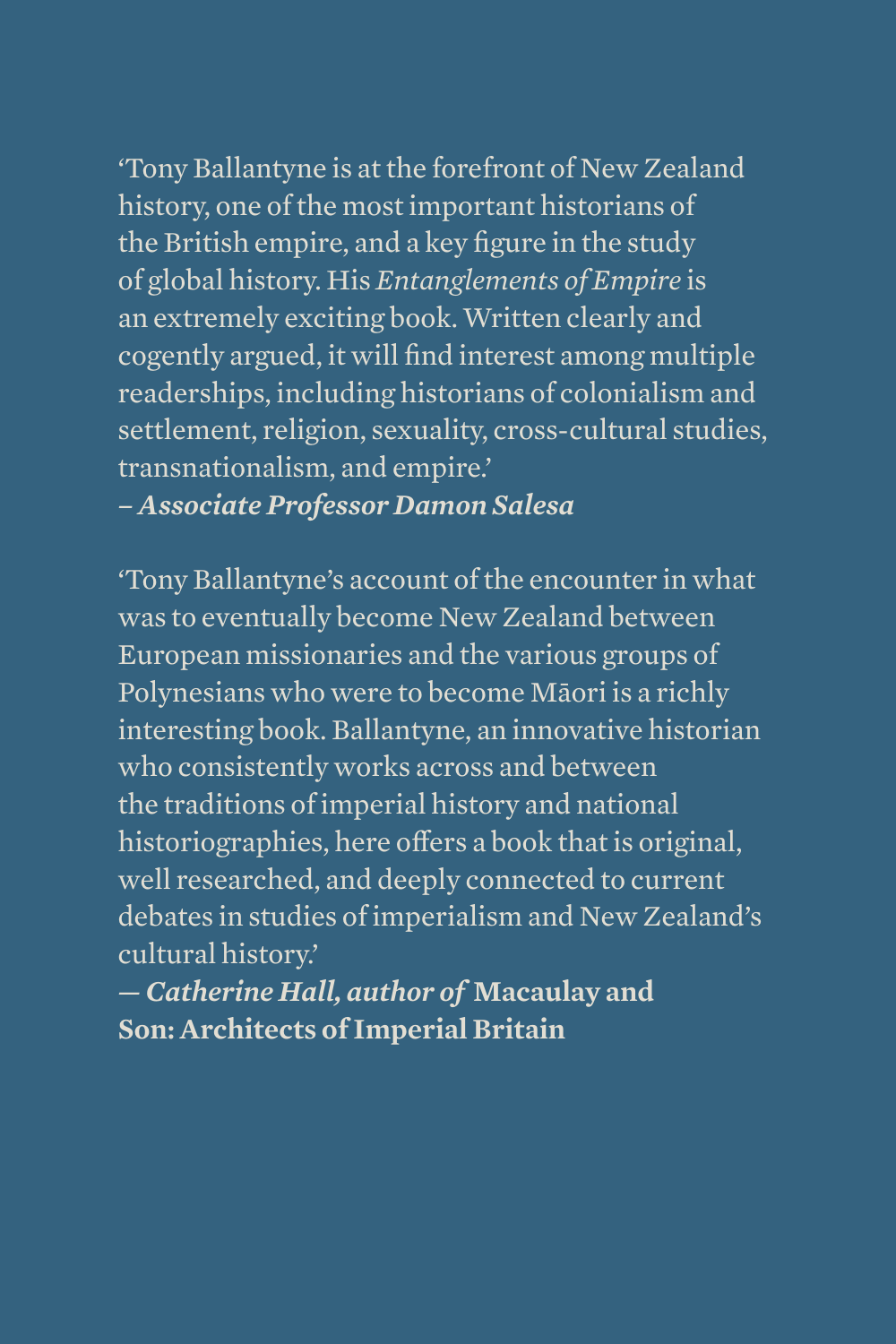### **CONTENTS**

| ix           | Acknowledgments                                        |
|--------------|--------------------------------------------------------|
| $\mathbf{1}$ | Introduction<br>BODIES IN CONTACT, BODIES IN QUESTION  |
| 26           | Chapter One<br>EXPLORATION, EMPIRE, AND EVANGELIZATION |
| 65           | Chapter Two<br>MAKING PLACE, REORDERING SPACE          |
| 98           | Chapter Three<br>ECONOMICS, LABOR, AND TIME            |
| 138          | Chapter Four<br>CONTAINING TRANSGRESSION               |
| 174          | <b>Chapter Five</b><br><b>CULTURES OF DEATH</b>        |
| 214          | Chapter Six<br>THE POLITICS OF THE "ENFEEBLED" BODY    |
| 251          | Conclusion<br>BODIES AND THE ENTANGLEMENTS OF EMPIRE   |
| 261          | <b>Notes</b>                                           |
| 313          | Glossary                                               |
| 317          | Bibliography                                           |
| 343          | Index                                                  |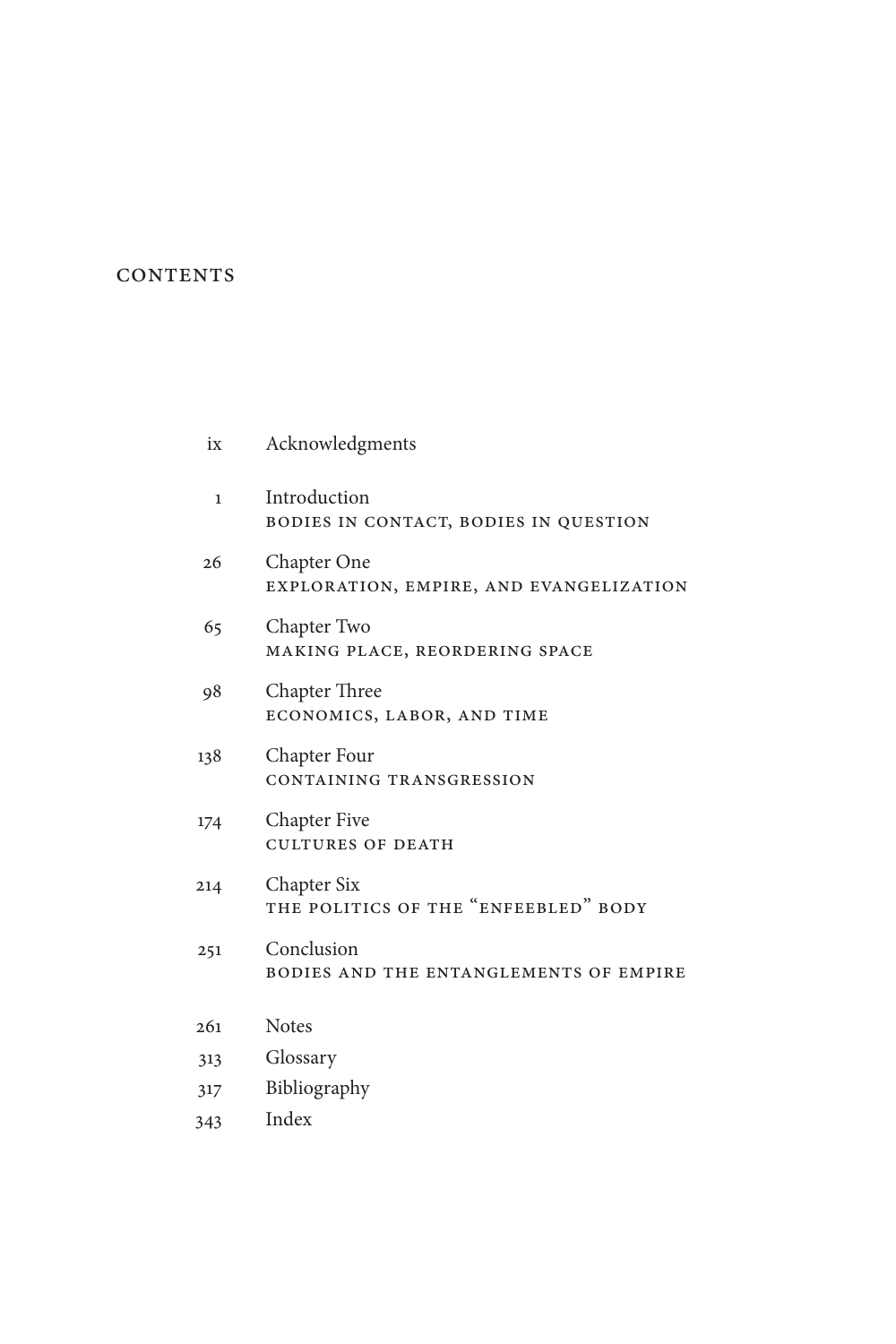#### Introduction BODIES IN CONTACT, BODIES IN QUESTION

Cross-cultural engagements have the power to initiate radical social<br>change. Often fraught, rife with miscommunication, and marred by violence, encounters and entanglements between formerly unconnected peoples have frequently proven to be transformative moments in world history, occasions that have profound and often unexpected consequences, that are both material and cosmological. If we survey the last millennium of the global past, we see that such encounters have enabled the transfer of plants, animals, and germs, the diffusion of commodities and technologies, and the creation of a host of new trading relationships that created new forms of interdependence that linked previously disparate groups. These material exchanges have initiated far-reaching ecological modifications, as they have driven both tragic depopulation and sustained population growth, made fortunes and impoverished communities, and enabled the rise and fall of states and empires. Even though much historical work on cross-cultural encounters has documented their material consequences, both spectacular and horrific, we must not overlook the far-reaching but often elusive nature of the cosmological change that such meetings initiated. Meetings with newcomers, especially where those transitioned from brief encounters to lasting engagements, often undercut long-established pieties and created new spiritual orders. Encountering strangers has frequently called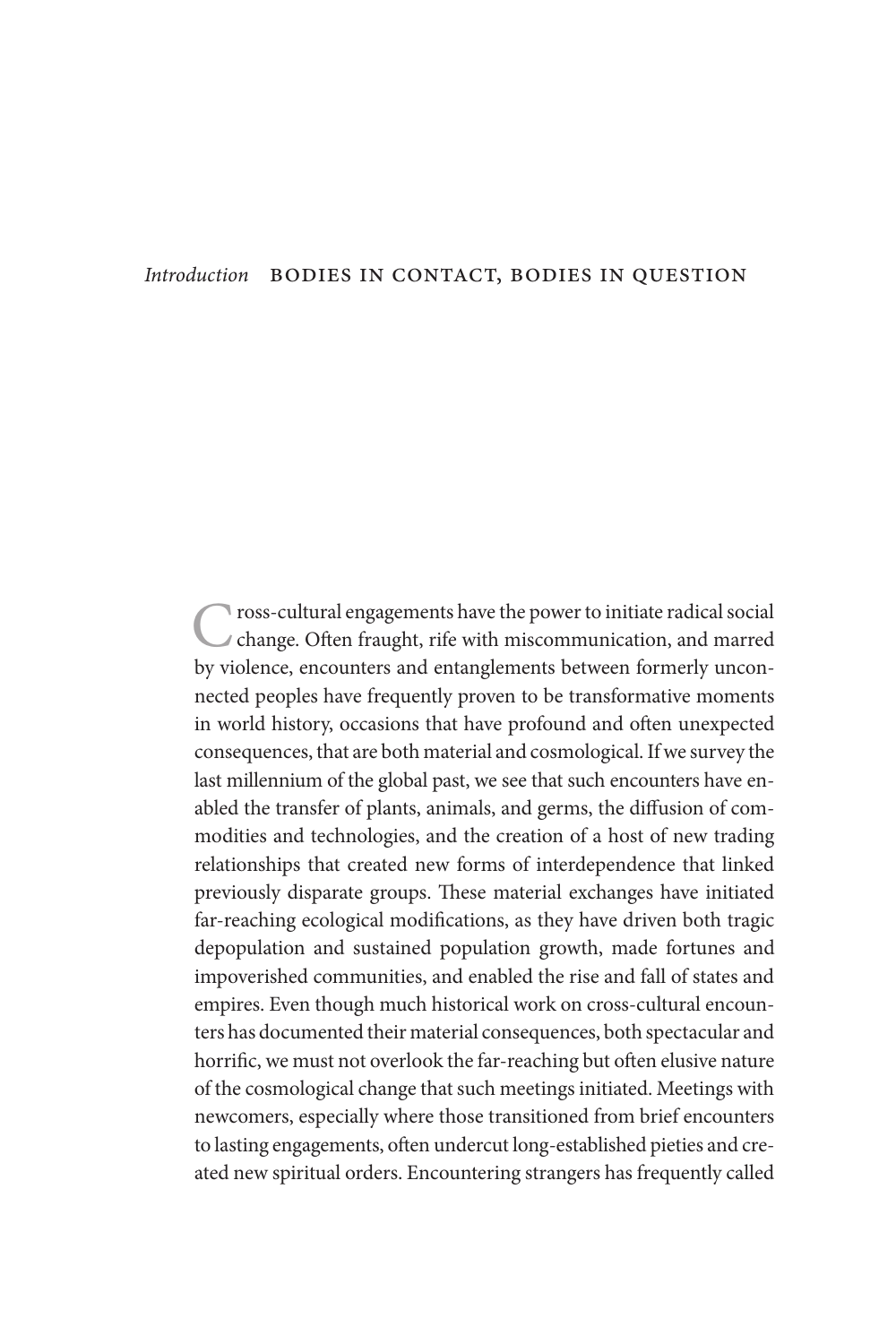into question the power of "old" gods and their earthly representatives (from shaman to priests). This doubt created space for new gods, for new religious authorities, and for new visions of both the natural and supernatural worlds. Gods and their powers were the subject of crucial cross- cultural battles over meaning and frequently these struggles gave rise to particularly significant forms of innovation, as translation, appropriation, and reinterpretation produced new and unexpected forms of practice and belief.

In this book I examine the cross- cultural debates and entanglements set in motion by the establishment of Protestant missions in New Zealand in 1814, especially those arguments and engagements that turned on the ways in which the human body was understood and organized. Missionary work, which raised pressing questions about the body and its meaning as it tried to transform both the material and cosmological order of "native" life, developed in the wake of British imperial intrusion deep in the southern Pacific. The arrival of Lieutenant James Cook's *Endeavour* off Te Ika a Māui, New Zealand's North Island, in October 1769, punctured the long isolation that had conditioned the development of the Polynesian culture in New Zealand. In 1769, approximately 100,000 people lived in the islands that we now call New Zealand, a population that descended from the migrants who sailed south from the central Pacific around 1250 C.E. While this population shared common ancestors, spoke dialects of a common language, and had a common cosmology, they had developed a set of profoundly localized identities which were defined by the landscape, competition over valuable resources, and, above all else, *whakapapa* (genealogy). This cultural world was transformed by the arrival of Europeans, who appeared so strange and marvelous that they were initially called *tupua* (goblins), *pakepakehā* (fairy folk), or *atua* (supernatural beings). It was through the encounter with the overwhelming difference of Europeans—their unusual boats, their strange clothing, their unfamiliar languages, their unusual foods— that these Polynesian peoples who had long settled in New Zealand discovered the fundamental cultural commonalities that united them.<sup>1</sup> The new sense of their common way of life encouraged these communities to begin to define themselves by contrasting themselves with the strange outsiders who visited their world. They began to call themselves *tāngata māori*, the ordinary people, and with time, "Māori" became the term commonly used by both native and stranger to designate the first people who had made their home in the islands of New Zealand.2

Cook's arrival not only began to crystallize a new sense of "Māoriness," but also ushered in a new world, full of wonder, risks, and opportunities. In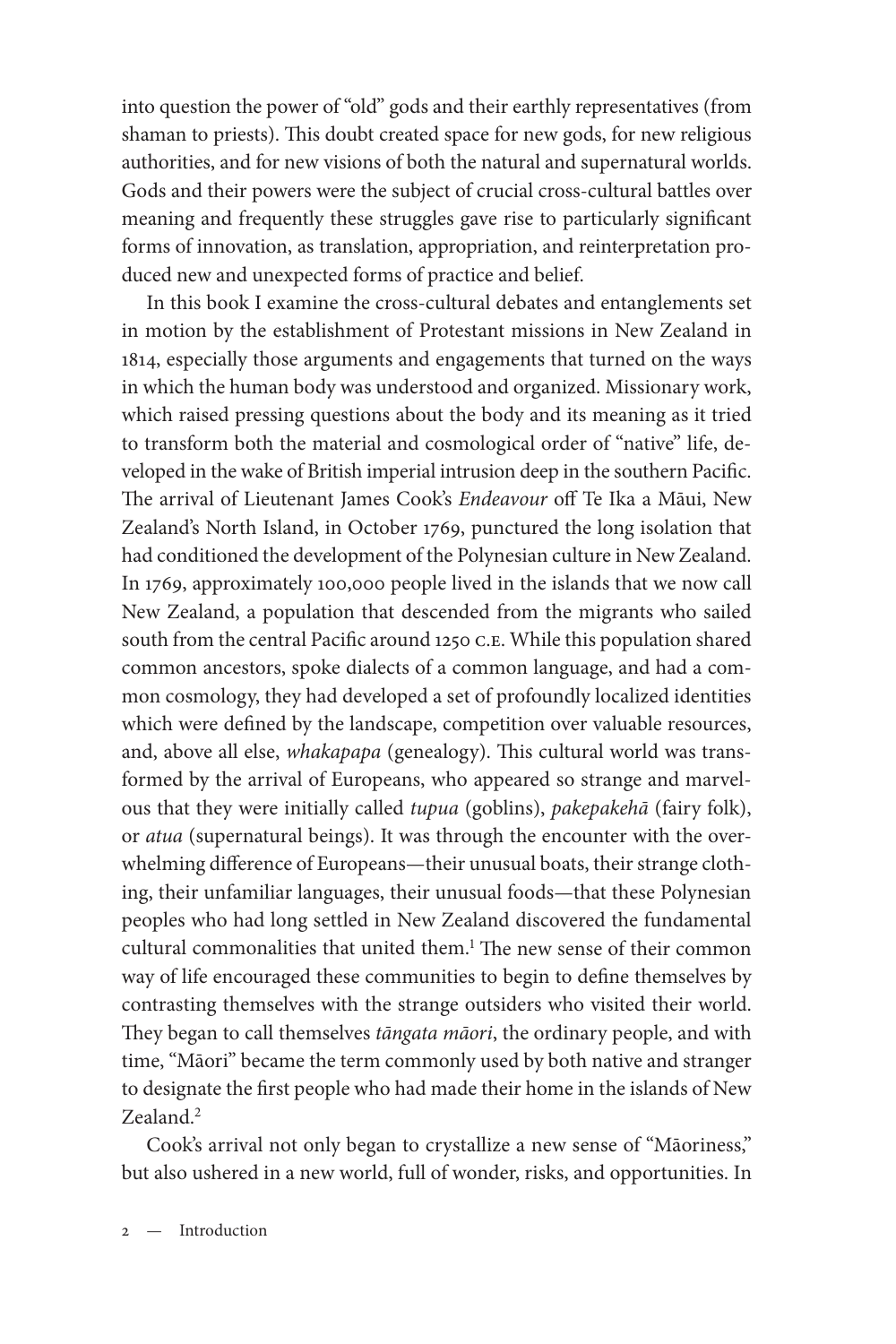the wake of Cook, many European vessels visited New Zealand in search of timber and flax for shipbuilding or in search of seals and whales, which produced a range of commodities that were valued in industrializing Europe and that also might be used to pay for Europe's insatiable demand for Asian spices, tea, textiles, and porcelain. Through their engagements with these ships and their crews, most Māori communities learned about metal and the written word, and discovered a bewildering array of plants and animals (from potatoes to sheep, horses to cabbages). They also discovered the awesome power of European firearms and soon felt the terrible effects of the microbes, unseen and unknown, that were a largely uncontrollable part of the biological and cultural baggage that Europeans brought with them into the southern Pacific.

The Europeans who traveled to New Zealand before 1814 typically made only fleeting visits to a few regions: the far south of Te Wai Pounamu ("the Greenstone Waters," New Zealand's South Island); Cook's Strait between Te Ika a Māui and Te Wai Pounamu; the Thames area on the east coast of Te Ika a Māui; and the Bay of Islands in the far north of Te Ika a Māui (see map 1). Sailors and sealers had no intention of settling in New Zealand, and those who did briefly sojourn among Māori had no choice but to accept the power of Māori leaders and the authority of local lore and law. Conversely, the missionaries who arrived in the mid- 1810s intended to remain in New Zealand, and their very motivation was the desire to effect cultural and religious change. They hoped that God would eventually allow them to "root out" those aspects of Māori life that did not fit with the injunctions of the Bible; they wanted to use the power of God's word to ultimately remake all Māori, to convert them into pious and God-fearing Christians. They understood that this was to be a difficult task, a great battle against both the weaknesses of the "heathen" and the power of Satan. In 1824, the wife of one leading missionary in New Zealand described this project as "Christian warfare with the great enemy of souls [Satan]!"<sup>3</sup> While they were confident that they would ultimately transform Māori society, as they entered the field missionaries expected to be tested, to be challenged by the "heathen," by immoral Europeans, by themselves, and by Satan himself.<sup>4</sup>

Progress was indeed slow for the missionaries, but even before large numbers of Māori began to convert in the 1830s, the missionary project began to effect significant change. Although Māori were initially wary about Christian teaching, they recognized that the presence of missionaries stimulated trade and made it possible for them to access valuable new technology. Metal tools were greatly valued as they allowed many traditional tasks to be completed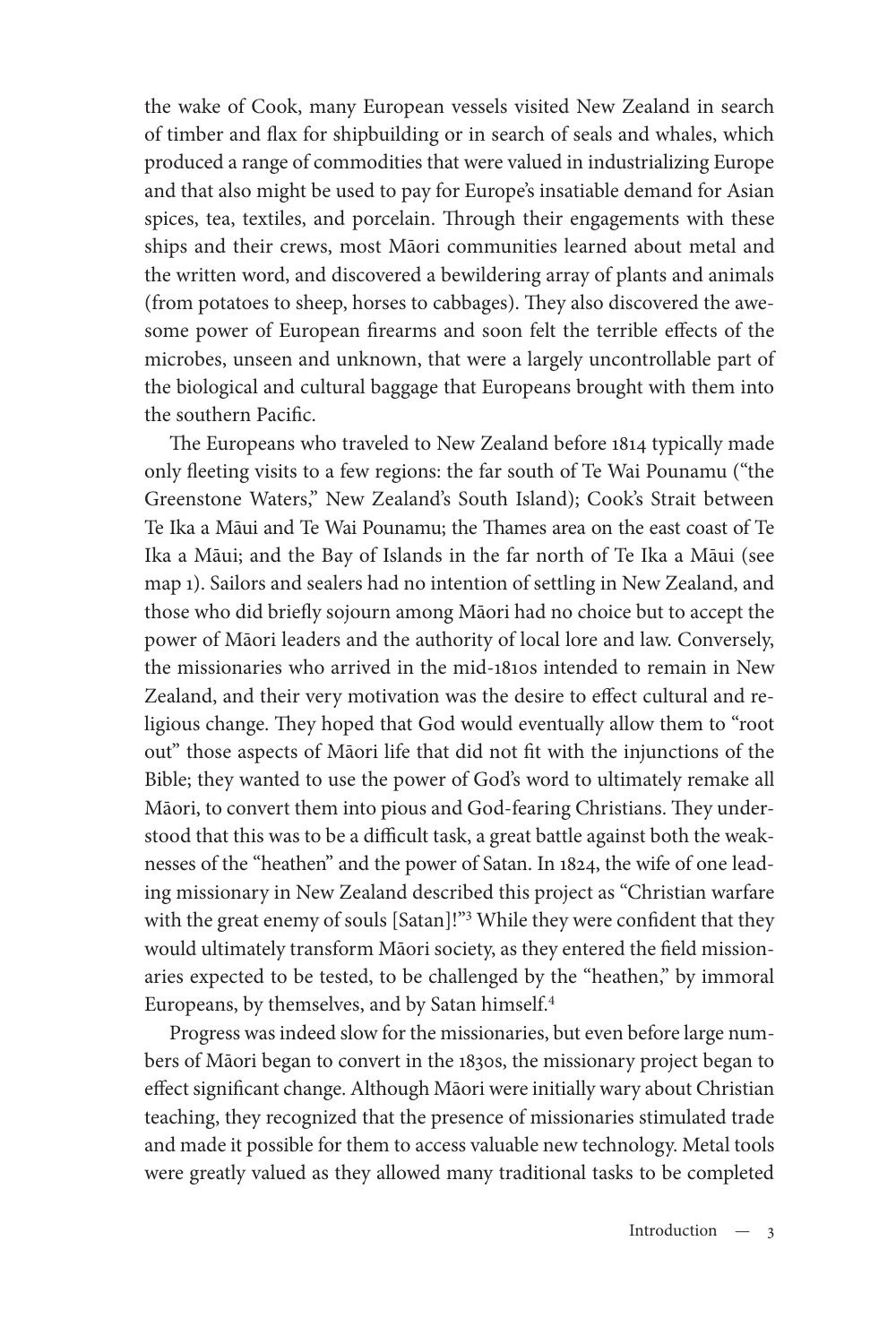more quickly and enabled land to be brought into cultivation with greater ease. But Māori also quickly realized that axes and hoes had further utility, that they could be deployed as potent weapons in hand-to-hand combat. Although the cross-cultural musket trade was a central point of contention in the mission, from the outset Māori associated these weapons with missionaries as Marsden had given the *rangatira* (chiefs) Korokoro, Ruatara, and Hongi Hika pistols and muskets, which quickly became key markers of the rangatira's *mana* (charisma, authority, power).<sup>5</sup> By establishing close relationships with missionaries, some chiefs, especially Hongi Hika, rapidly accumulated significant numbers of firearms, which they deployed in campaigns against local rivals and in a wave of long- distance raids to the south.

Most important, however, Māori were drawn to the missionaries because of their awareness of the power of literacy. Through their encounters with Samuel Marsden, at mission schools, through missionary itineration, and through the auspices of "native teachers," Māori learned how to read and write in their own language. The missionaries, of course, believed that these skills were essential for conversion and were the foundation for the construction of a "native church." For Māori, however, these skills not only allowed them to access the Bible, but also made possible an array of new forms of economic, social, and political activity. Some Māori used these skills to fashion their own understandings of scripture and developed distinct cosmologies and ritual practices: by the 1830s, the narratives of both the vernacular Old and New Testament had become an important store of metaphor, symbolism, and argument. Thus, even within the context of the increasing disparities of power that characterized frontier society, literacy and the Bible provided successive generations of Māori leaders with new skills and knowledge that could be turned against colonization. The radical potential of the Bible, particularly when wrenched free of missionary control, was clear; as one Māori bluntly stated in 1843, "This is my weapon, the white man's book"<sup>6</sup>

But vectors of cultural transformation did not flow only one way. Anglican and Methodist missionaries who lived with and among Māori while they worked on the frontier were also transformed by the experience. No matter how much they hoped to recreate British models of Christian faith, the Christian family, or civilized sociability, they made their new home in a land that would never be Britain. On the furthest frontier of the empire, the great bulk of their congregationalists and fellow Christians were Māori, not Britons. The missionaries initially lived in houses built on Māori models and constructed with local materials, and even after they were able to con-

4 — Introduction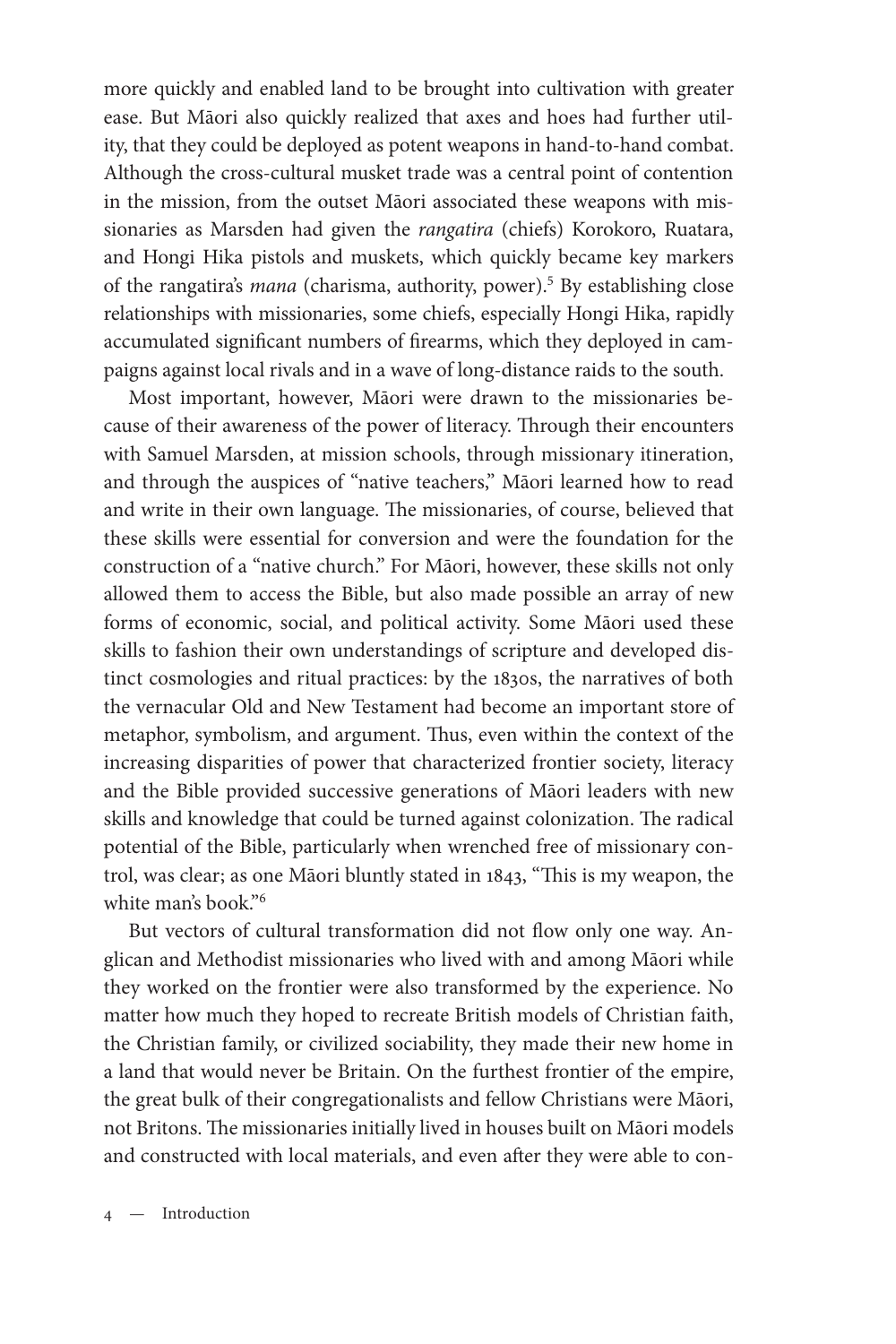struct "civilized" British houses, their domestic arrangements never simply replicated British models. Māori were omnipresent in the mission station and in mission houses. Māori "girls" provided essential domestic labor for the mission, preparing food, cleaning and washing, and acting as nannies. Māori men accompanied missionaries on their expeditions, guiding them, providing physical labor, and teaching them about the history of the land, how they understood the workings of nature and the supernatural, and how indigenous social life was organized. On the mission stations, Māori men worked closely with missionaries as "native teachers," as increasingly skilled workers (sawyers, carpenters, and farmers), and as laborers, and were frequent visitors to mission houses. So even though propagandists imagined missionary stations as little models of England, the great weight of historical evidence suggests that Māori frequently dictated the rhythms of missionary life and were quite successful in indigenizing the mission station as a space.<sup>7</sup>

At the same time as the physical presence of Māori was an inescapable part of the missionary world, missionaries were also drawn into the mental world of Māori. In order to Christianize Māori society, missionaries first had to grasp the operation of essential social laws, develop a basic understanding of local politics and kin- group rivalries, and gain linguistic competence in spoken Māori. Te reo Māori (the Māori language) was the functional language of the mission. It was the language of native service, the language of educational and social instruction, and the primary idiom of crosscultural communication. Most important, it was the language of scripture. Missionaries labored long and hard, individually and collectively, on the massive project of translating the Bible into te reo Māori with the aspiration of creating a clear and idiomatic rendering of God's word into the local vernacular. This vast undertaking, which took decades, not only reshaped the linguistic underpinnings of Māori mentalities and transformed Māori political idioms, but also changed the missionaries themselves. Listening, speaking, and writing te reo Māori modified the linguistic and mental worlds of the missionaries. Not only did many missionaries come to write a moderately creolized form of English that made routine use of Māori words and phrases, but the study of Māori language also suggested to some missionaries that deep affinities connected Britons and Māori, despite the manifold differences in the patterns of their everyday lives. Some leading missionaries even became convinced that the British and Māori peoples were long-lost cousins, members of an expansive racial family that was diffused across the face of the globe but who were ultimately connected by their common Indo-European or Aryan linguistic and racial heritage.<sup>8</sup>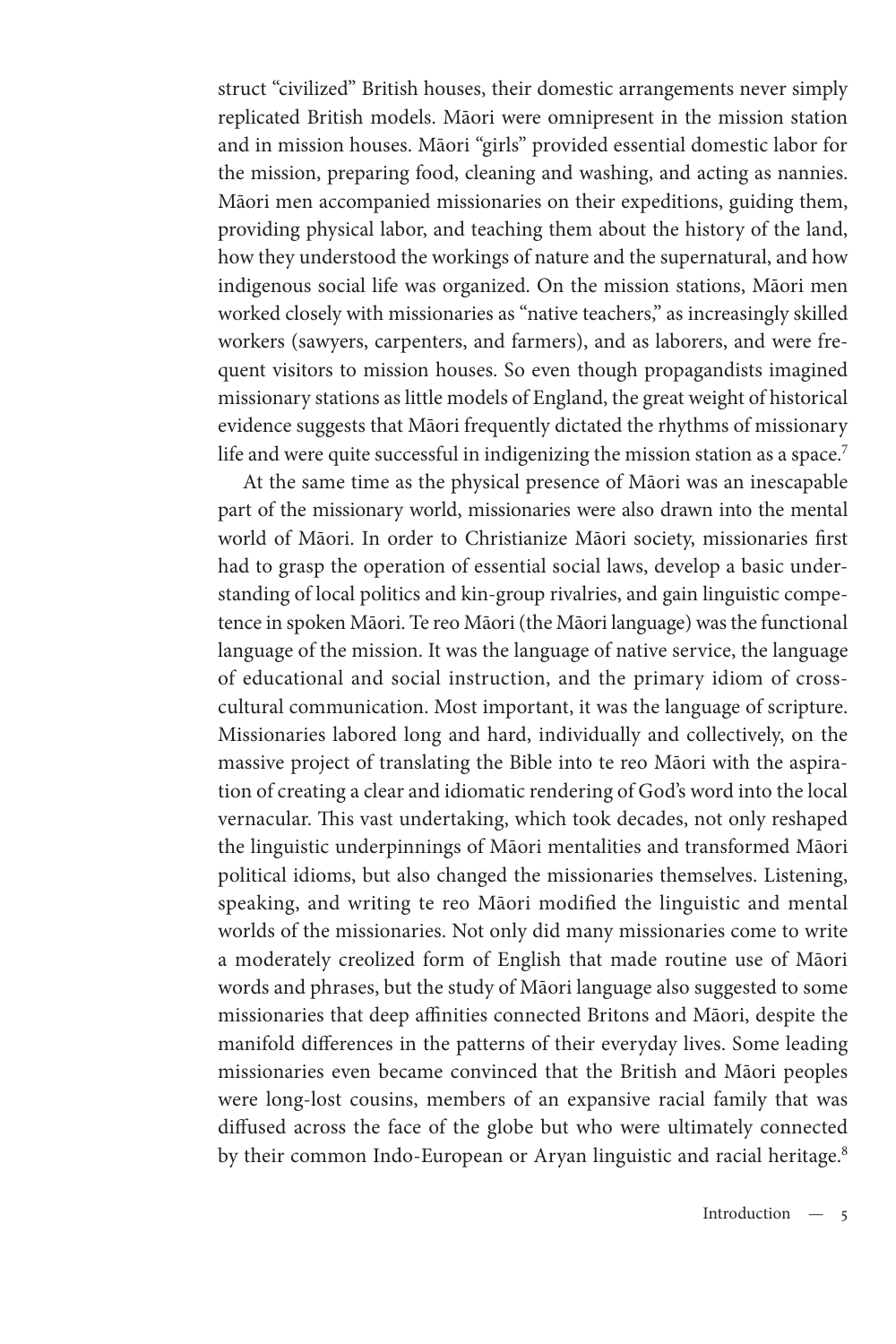Many advocates of colonization were critical of these missionary beliefs and argued that this immersion in the Māori world undercut the national and imperial allegiance of missionaries. They argued that missionaries, especially those who openly opposed the plans for the large- scale settlement of New Zealand formulated by the New Zealand Company, had become "philo-Māoris" ("Māori lovers") who were intent on preventing the extension of colonial authority and the effective "amalgamation" of settlers and Māori.9 Even though British Protestant missionaries played a key role in the intensification of cross-cultural contact on the New Zealand frontier, boosters of imperialism saw the missionaries' commitment to the creation of a "native church" grounded in the Māori Bible as indicative of their betrayal of true British interests.

#### Bodies in Contact, Bodies in Question

My particular concern in this book is the place of the body in the exchanges between Protestant missionaries and Māori. At a fundamental level, this focus reflects the ubiquity of the body in the archival records of these encounters. The body is a recurrent concern in the early letters of Māori Christians, as well as in missionary journals, letters, travel narratives, and pamphlets. In this large and diverse archive, the body was mobile and polysemic. Early converts to Christianity blended indigenous meta phors with biblical imagery to explain their struggle to embrace Christianity. In a letter written in the early 1830s, a man named Wariki wove together the *ngārara*, the evil lizard of Māori mythology, with the New Testament's identification of the heart as the seat of the conscience and the core of an individual's character to explain that despite his best efforts, he had not yet been able to accept Christianity.<sup>10</sup> "My heart is all rock, all rock, and no good thing will grow upon it. The lizard and the snail run over the rocks, and all evil runs over my heart."<sup>11</sup>

For their part, missionaries constantly worried over the body. They believed that remaking Māori bodies was an essential part of the missionary project. Māori had to set aside practices, such as slavery, tattooing, and cannibalism, that some missionaries saw as evidence of Satan's continued power in New Zealand. Yet bitter experience taught the missionaries that effecting such changes would be very difficult, and they were forced to make a range of accommodations to these practices. In many ways, it was the less spectacular and more routine struggle to reshape Māori social arrangements that was at the center of the missionaries' drive to remake Māori culture. They worked very hard to encourage Māori to give up polygamy and to embrace Christian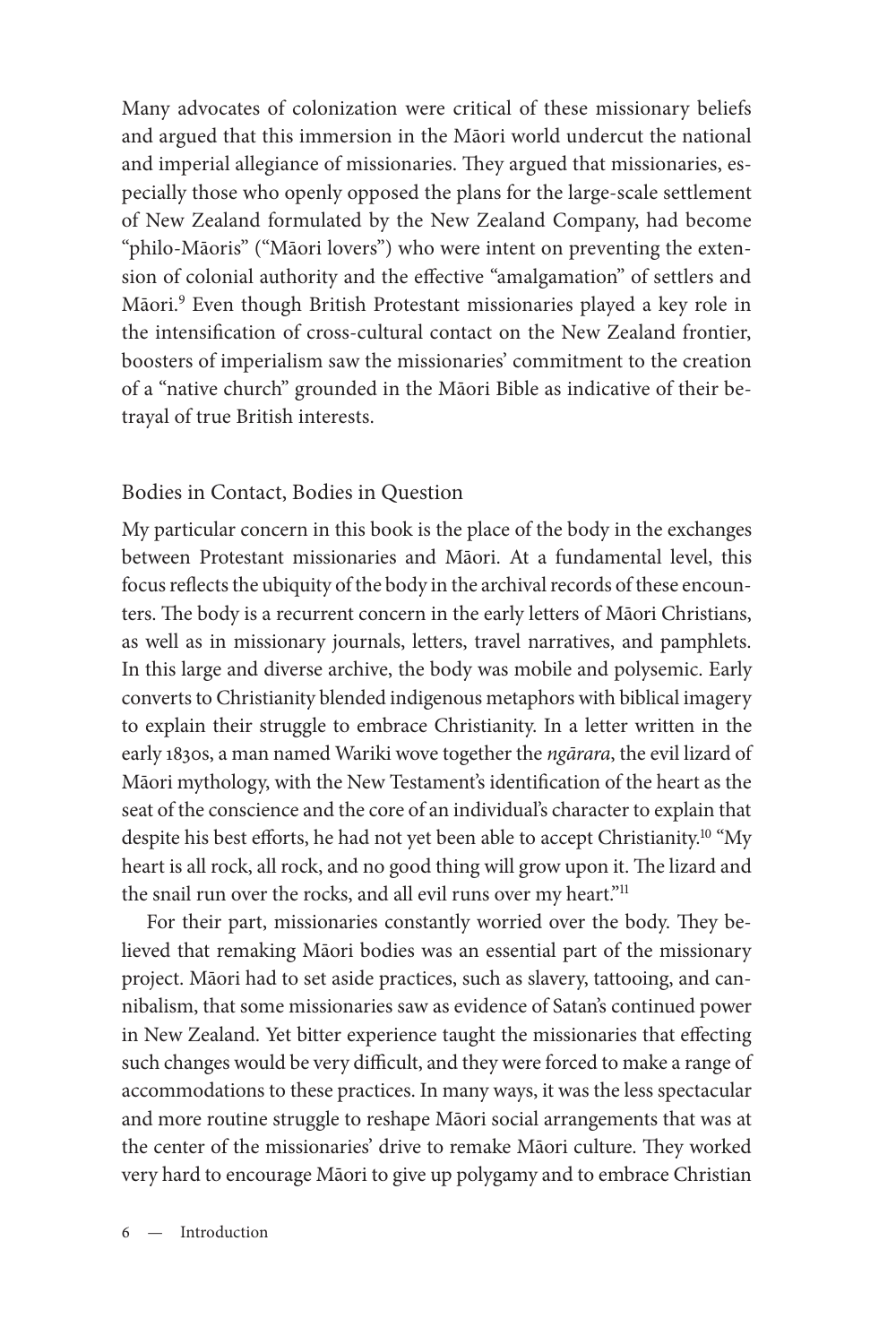marriage as the basis for the sexual, social, and economic order. Missionaries also hoped to inculcate new models of work, hygiene, and comportment through mission schools and the exemplary model of the missionary family. In short, the reform of the indigenous body was an indicator of the spiritual advance of the mission. Missionaries were also concerned about the extent to which their calling imperiled their own bodies; they routinely reflected on the physical consequences of the heavy labor, constant walking, and poor diet that accompanied missionary work. Many dwelled at great length on the threat of illness and the dangers of childbirth, for even though the early missionaries in New Zealand ultimately produced large families, it seemed that death was never far from their door. Others worried about their ability to resist the physical temptations posed by the isolation of missionary life and the power of the culture that surrounded them.

Tā moko, or tattooing, demonstrates the ways in which cross- cultural engagements raised questions about the meaning and management of bodies. Missionary texts, especially those from the early years of the mission, dwelt on this custom and frequently suggest that tattooing had to be set aside if Māori were to truly embrace Christianity and if they were to progress toward "Civilization."12 For example, Samuel Marsden in 1819 told the young but well-traveled rangatira Tuai that tā moko "was a very foolish and ridiculous custom; and, as he [Tuai] had seen so much of civilized life, he should now lay aside the barbarous customs of his country, and adopt those of civilized nations. Tooi [Tuai] replied, that he wished to do so himself; but his Brother urged him to be tattooed, as otherwise he could not support his rank and character as a gentleman among his countrymen, and they would consider him timid and effeminate."<sup>13</sup> Tuai's argument that tā moko was a crucial element of the projection of his chiefly authority confirmed the links between status and tattooing that many European observers had drawn by this time. Other rangatira went further than asserting the importance of the practice in representing rank and power, turning the mirror of cultural reflection to question British bodily practices. John Liddard Nicholas, a supporter of the foundation of the New Zealand mission, reported that when the rangatira Te Pahi was challenged about tā moko during a visit to New South Wales,

he immediately censured some of our own [practices] as far more ridiculous, and many of his arguments were both rational and convincing. Like most of the New Zealand chiefs, he was highly tattooed, a mode of disfiguring the face which is generally practised by all the savage tribes in the Pacific